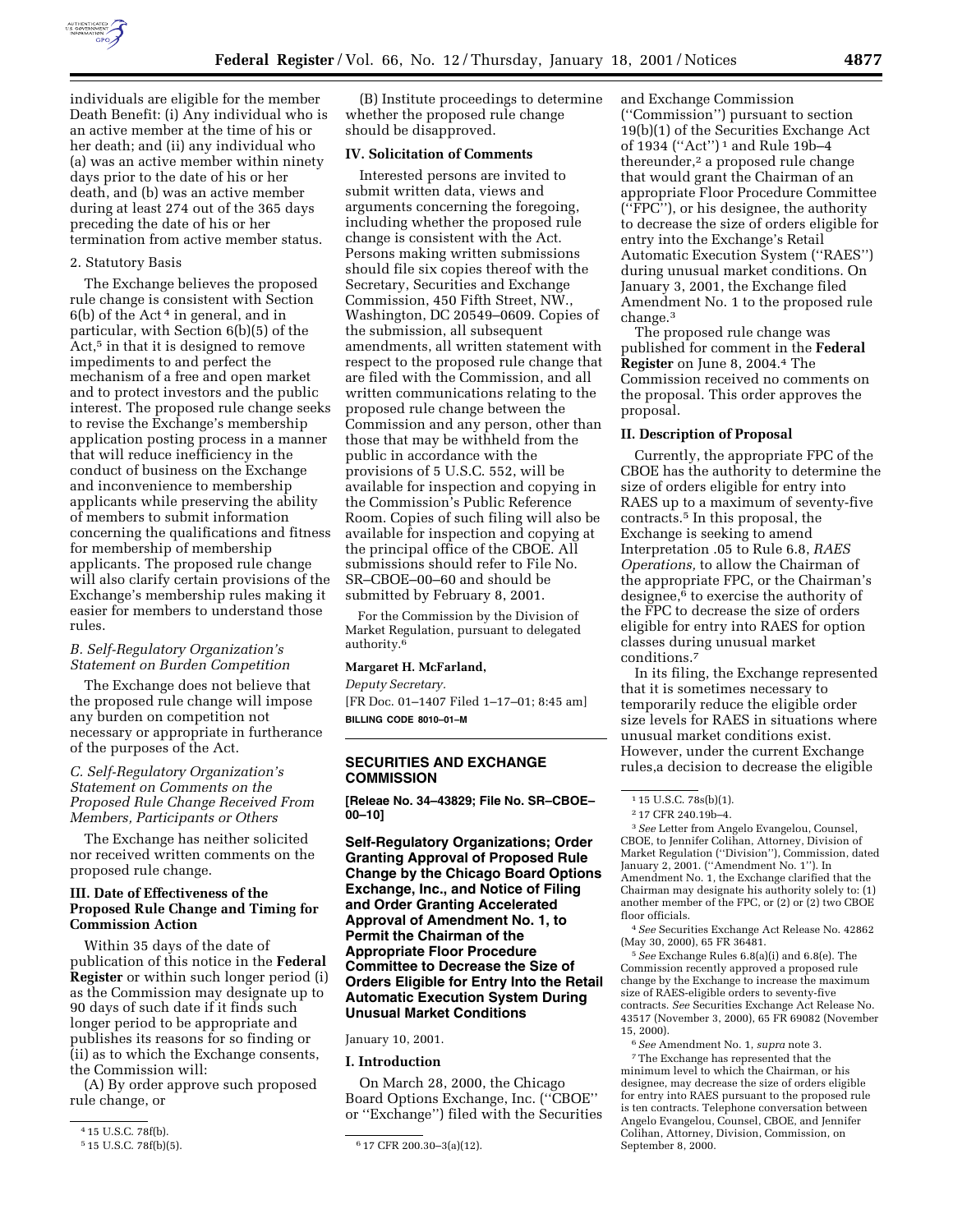order size must be made by the appropriate FPC. The Exchange represented that it is not practicable to provide notice to all the members of the appropriate FPC and convene a meeting during the day to make the decision to decrease eligible order size in the event of an unusual market situation.

Consequently, the Exchange seeks to delegate the authority provided in CBOE Rule 6.8(a)(i) to the Chairman of the appropriate FPC, or to the Chairman's designee, to decrease the eligible order size for RAES in unusual market conditions,8 provided that the Chairman or his designee believes that the action is warranted and provided that the decision is made for no more than one trading day (as is currently the case for the Chairman increasing the order size eligibility for RAES).9 To the extent that the conditions continue to exist on the following trading day, the Chairman or his designee must review the situation and make an independent decision to decrease the RAES eligible order size for that subsequent day. Further, any decisions made by the Chairman or his designee to decrease the RAES eligible order size for a particular option class for consecutive days will be reviewed by the FPC at its next regularly scheduled meeting. After reviewing these decisions, the FPC can provide guidance to the Chairman or his designee about the use of this authority if the FPC considers it appropriate.

### **III. Discussion**

After careful review, the Commission finds that the proposed rule change is consistent with the requirements of the Act and the rules and regulations thereunder applicable to a national securities exchange and, in particular, the requirements of section 6(b) of the Act<sup>10</sup> and the rules and regulations thereunder.11 Section 6(b)(5) of the

9Under CBOE Rule 6.8, Interpretation .05, the Chairman of the appropriate FPC currently is authorized to increase the order size eligibility for RAES if he believes that the action is in the interest of alleviating a potential backlog of unexecuted orders in situations where a particular class of option is experiencing a large influx of orders, and provided the decision is made for no more than one trading day. That rule, however, does not permit the Chairman to decrease the order size eligibility maximum.

10 15 U.S.C. 78f(b).

11 In approving this rule change, the Commission has considered the proposal's impact on efficiency, competition, and capital formation, consistent with section 3(f) of the Act. 15 U.S.C. 78c(f).

Act 12 states that the rules of an exchange must be designed to facilitate securities transactions and to remove impediments to and perfect the mechanism of a free and open market. The Commission believes that granting the Chairman of the appropriate FPC, or the Chairman's designee, the discretion to exercise the authority of the Committee to decrease the size of orders for entry into RAES is consistent with these statutory provisions.13

The Commission further believes that the requirement that the FPC review any decision made by the Chairman or his designee to decrease the size of orders eligible for entry into RAES for consecutive days will help ensure that the Chairman, or his designee, only uses the discretion in limited circumstances that require that such action be taken to ensure the market's integrity and adequate function. Finally, the Commission notes that because this proposed rule involves changing the parameters of the eligible RAES order size, any action taken pursuant to the proposed rule must be documented in accordance with CBOE Rule 6.8, Interpretation .08.14

### **IV. Amendment No. 1**

In Amendment No. 1, the Exchange clarified that the Chairman may designate his authority to decrease the size of orders for entry into RAES during unusual market conditions only to: (1) Another member of the FPC, or (2) two CBOE floor officials.15 The Commission believes that this limitation

14The Commission notes that Interpretation .08 to CBOE rule 6.8 requires the CBOE to document instances in which the Chairman or his designee decrease RAES order size eligibility levels pursuant to this proposal. *See* Securities Exchange Act Release No. 43196 (August 22, 2000), 65 FR 52800 (August 30, 2000) (noticing immediate effectiveness of SR–CBOE–00–38, which implemented Interpretation .08).

15*See* Amendment No. 1, *supra* note 3.

will help to ensure that only those persons with sufficient knowledge and judgment will be vested with the authority to make decisions that will affect the manner in which RAES is operated, and consequently the manner in which customer orders are executed. The Commission believes that is would be inappropriate for the Chairman of an FPC to delegate his authority to make decisions regarding how RAES is operated to an unlimited number of persons, with varying degrees of knowledge and aptitude for making such decisions.

The Commission, therefore, finds that Amendment No. 1 is consistent with section  $6(b)(5)$  of the Act,<sup>16</sup> which requires that the rules of an exchange be designed to promote just and equitable principles of trade, to foster cooperation and coordination with persons engaged in relating, clearing, settling, processing information with respect to, and facilitating transactions in securities. The Commission also finds good cause to approve Amendment No. 1 to the proposed rule change prior to the thirtieth day after the date of publication of notice of filing of the amendment in the **Federal Register**. The Commission notes that Amendment No. 1 merely clarifies precisely who is eligible to be the ''Chairman's designee'' for purposes of the proposed interpretation. Accordingly, the Commission believes that there is good cause, consistent with section 6(b)(5) and 19(b) of the Act 17 to approve Amendment No. 1 on an accelerated basis.

## **V. Solicitation of Comments**

Interested persons are invited to submit written data, views and arguments concerning Amendment No. 1, including whether Amendment No. 1 is consistent with the Act. Persons making written submissions should file six copies thereof with the Secretary, Securities and Exchange Commission, 450 Fifth Street, NW., Washington, DC 20549–0609. Copies of the submission, all subsequent amendments, all written statements with respect to the proposed rule change that are filed with the Commission, and all written communications relating to the proposed rule change between the Commission and any person, other than those that may be withheld from the public in accordance with the provisions of 5 U.S.C. 552, will be available for inspection and copying at the Commission's Public Reference Room. Copies of such filing will also be

<sup>8</sup>According to the Exchange, unusual market conditions may include drastic movement in the security underlying an option, or news pending about the issuer of the underlying security. Telephone conversation between Angelo Evangelou, Counsel, CBOE, and Jennifer Colihan, Attorney, Division, Commission, on September 8, 2000.

<sup>12</sup> 15 U.S.C. 78f(b)(5).

<sup>13</sup>The Commission notes that approval of this rule change is not dispositive of whether all aspects of the revised Interpretation comply with the terms and conditions of section IV.h.(i)(bb) of the Order Instituting Public Administrative Proceedings Pursuant to Section 19(h)(1) of the Securities Exchange Act of 1934, Making Finding and Imposing Remedial Sanctions (the ''Order''). The parties to the Order, including the Exchange, are required to ''specify the circumstances, if any, under which automated execution systems can be disengaged or operated in any manner other than the normal manner set forth in the exchange's rules and require the documentation of the reasons for each decision to disengage an automated execution system or operate it in any manner other than the normal manner.'' The Order further provides that parties to the Order must submit to the Commission staff draft proposed rule changes that comply with the requirements set forth above no later than six months from the date of the Order. *See* Securities Exchange Act Release No. 43268 (September 11, 2000).

<sup>16</sup> 15 U.S.C. 78f(b)(5).

<sup>17</sup> 15 U.S.C. 78f(b)(5) and 78s(b).